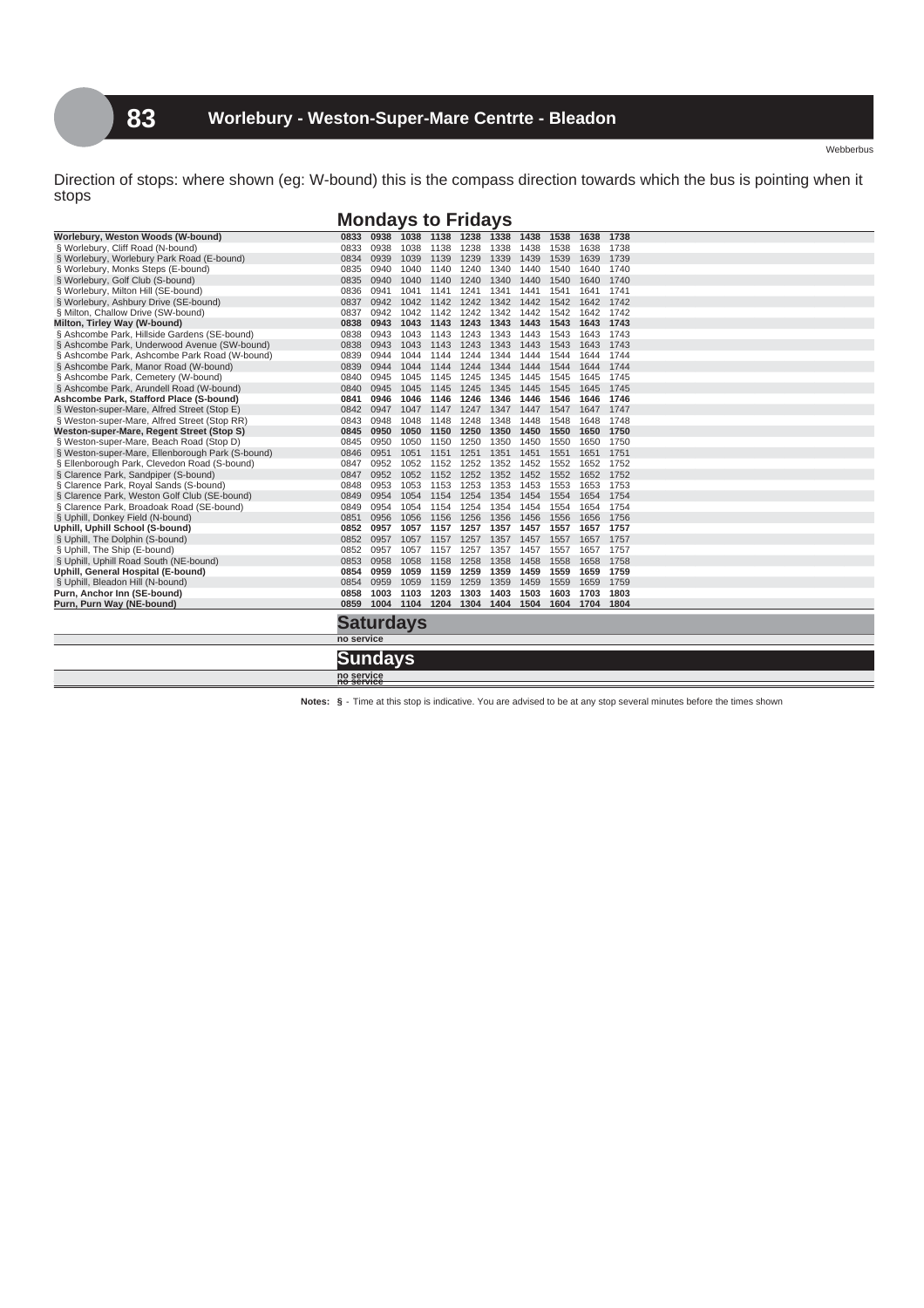Direction of stops: where shown (eg: W-bound) this is the compass direction towards which the bus is pointing when it stops

## **Mondays to Fridays**

| Purn, Purn Way (NE-bound)                              | 0755       | 0905             | 1005 | 1105           | 1205                                    | 1305 1405 |                | 1505      | 1605 | 1705 | 1805                            |  |
|--------------------------------------------------------|------------|------------------|------|----------------|-----------------------------------------|-----------|----------------|-----------|------|------|---------------------------------|--|
| Bleadon, Bridge Road (E-bound)                         | 0756       | 0906             | 1006 | 1106           | 1206                                    | 1306      | 1406           | 1506      | 1606 | 1706 | 1806                            |  |
| § Bleadon, The Queens (N-bound)                        | 0756       | 0906             | 1006 | 1106           | 1206                                    | 1306      | 1406           | 1506      | 1606 | 1706 | 1806                            |  |
| § Bleadon, Clovercot (NW-bound)                        | 0757       | 0907             | 1007 | 1107           | 1207                                    | 1307 1407 |                | 1507      | 1607 | 1707 | 1807                            |  |
| § Bleadon, Roman Road (NW-bound)                       | 0800       | 0908             | 1008 | 1108           | 1208                                    | 1310      | 1408           | 1508      | 1608 | 1708 | 1808                            |  |
| § Bleadon Hill, Hillcote (W-bound)                     | 0801       | 0909             | 1009 | 1109           | 1209                                    | 1311 1409 |                | 1509      | 1609 | 1709 | 1809                            |  |
| Bleadon Hill, Totterdown Lane (W-bound)                | 0803       | 0911             | 1011 | 1111           | 1211                                    | 1313 1411 |                | 1511      | 1611 | 1711 | 1811                            |  |
| § Bleadon Hill, Purn Lane (W-bound)                    | 0803       | 0911             |      | 1011 1111      | 1211                                    |           | 1313 1411 1511 |           | 1611 | 1711 | $\overline{\phantom{m}}$        |  |
| § Uphill, Burnham Drive (NW-bound)                     | 0804       | 0912             | 1012 | 1112           | 1212                                    | 1314 1412 |                | 1512      | 1612 | 1712 | $\qquad \qquad -$               |  |
| Uphill, General Hospital (W-bound)                     |            | 0806 0914        |      |                | 1014 1114 1214 1316 1414 1514 1614 1714 |           |                |           |      |      | $\overline{\phantom{m}}$        |  |
| § Uphill, Uphill Road South (SW-bound)                 | 0806       | 0915             | 1015 | 1115           | 1215                                    | 1316 1415 |                | 1515      | 1615 | 1715 | $\qquad \qquad -$               |  |
| § Uphill, The Ship (W-bound)                           | 0807       | 0916             | 1016 | 1116           | 1216 1317 1416                          |           |                | 1516      | 1616 | 1716 | $\overline{\phantom{m}}$        |  |
| § Uphill, The Dolphin (N-bound)                        | 0807       | 0916             | 1016 | 1116           | 1216                                    | 1317 1416 |                | 1516      | 1616 | 1716 | $\overline{\phantom{m}}$        |  |
| Uphill, Uphill School (N-bound)                        | 0808       | 0917             |      |                | 1017 1117 1217 1318 1417 1517 1617 1717 |           |                |           |      |      | $\overline{\phantom{m}}$        |  |
| § Uphill Manor, Donkey Field (N-bound)                 | 0808       | 0917             | 1017 | 1117           | 1217                                    | 1318 1417 |                | 1517      | 1617 | 1717 | $\overline{\phantom{m}}$        |  |
| § Uphill Manor, Broadoak Road (NW-bound)               | 0809       | 0918             | 1018 | 1118           | 1218                                    | 1319 1418 |                | 1518      | 1618 | 1718 | $\overline{\phantom{m}}$        |  |
| § Clarence Park, Weston Golf Club (NW-bound)           | 0810       | 0919             | 1019 | 1119           | 1219                                    | 1320 1419 |                | 1519      | 1619 | 1719 | $\hspace{0.1mm}-\hspace{0.1mm}$ |  |
| § Clarence Park, Royal Sands (N-bound)                 | 0811       | 0920             | 1020 | 1120           | 1220                                    | 1321      | 1420           | 1520      | 1620 | 1720 | $\qquad \qquad -$               |  |
| § Clarence Park, Sandpiper (N-bound)                   | 0811       | 0920             | 1020 | 1120           | 1220                                    | 1321      | 1420           | 1520      | 1620 | 1720 | $\overline{\phantom{m}}$        |  |
| § Ellenborough Park, Clevedon Road (N-bound)           | 0812       | 0921             | 1021 | 1121           | 1221                                    | 1322      | 1421           | 1521      | 1621 | 1721 |                                 |  |
| § Weston-super-Mare, Ellenborough Park North (N-bound) |            | 0813 0922        |      | 1022 1122 1222 |                                         | 1323      | 1422 1522      |           | 1622 | 1722 | $\overline{\phantom{0}}$        |  |
| § Weston-super-Mare, Beach Road (Stop GG)              |            | 0813 0922        | 1022 | 1122           | 1222                                    | 1323      | 1422           | 1522      | 1622 | 1722 | $\overline{\phantom{0}}$        |  |
| § Weston-super-Mare, Marine Parade (Stop MM)           |            | 0813 0922        |      | 1022 1122      | 1222                                    | 1323      | 1422           | 1522      | 1622 | 1722 | $\overline{\phantom{m}}$        |  |
| § Weston-super-Mare, Grand Pier (Stop P)               | 0814       | 0923             | 1023 | 1123           | 1223                                    | 1324 1423 |                | 1523      | 1623 | 1723 | $\overline{\phantom{m}}$        |  |
| Weston-super-Mare, Alexandra Parade (Stop BB)          | 0815       | 0924             |      | 1024 1124      | 1224                                    | 1325 1424 |                | 1524 1624 |      | 1724 | $\overline{\phantom{m}}$        |  |
| § Weston-super-Mare, Albert Quadrant (Stop Z)          | 0816 0925  |                  | 1025 | 1125           | 1225                                    | 1326      | 1425           | 1525      | 1625 | 1725 | $\overline{\phantom{m}}$        |  |
| Ashcombe Park, Stafford Place (N-bound)                | 0818 0927  |                  |      | 1027 1127 1227 |                                         |           | 1328 1427      | 1527 1627 |      | 1727 | $\qquad \qquad -$               |  |
| § Ashcombe Park, Arundell Road (E-bound)               | 0818 0927  |                  | 1027 | 1127           | 1227                                    | 1328      | 1427           | 1527      | 1627 | 1727 | $\overline{\phantom{m}}$        |  |
| § Ashcombe Park, Cemetery (N-bound)                    | 0818 0927  |                  |      | 1027 1127      | 1227                                    | 1328      | 1427           | 1527      | 1627 | 1727 | $\overline{\phantom{0}}$        |  |
| § Ashcombe Park, Manor Road (E-bound)                  | 0818 0928  |                  | 1028 | 1128           | 1228                                    | 1328      | 1428           | 1528      | 1628 | 1728 | $\overline{\phantom{m}}$        |  |
| § Ashcombe Park, Forest Drive (E-bound)                |            | 0819 0928        |      | 1028 1128      | 1228                                    | 1329      | 1428           | 1528      | 1628 | 1728 | $\qquad \qquad -$               |  |
| § Ashcombe Park, Ashcombe Park Road (E-bound)          |            | 0819 0929        | 1029 | 1129           | 1229                                    | 1329      | 1429           | 1529      | 1629 | 1729 | $\qquad \qquad -$               |  |
| § Ashcombe Park, Underwood Avenue (NE-bound)           |            | 0820 0929        | 1029 | 1129           | 1229                                    | 1330      | 1429           | 1529      | 1629 | 1729 | $\overline{\phantom{m}}$        |  |
| § Ashcombe Park, Rendcomb Close (N-bound)              | 0820       | 0930             | 1030 | 1130           | 1230                                    | 1330      | 1430           | 1530      | 1630 | 1730 | $\overline{\phantom{m}}$        |  |
| § Milton, Tirley Way (E-bound)                         |            | 0820 0930        |      | 1030 1130      | 1230                                    | 1330      | 1430           | 1530      | 1630 | 1730 | $\overline{\phantom{m}}$        |  |
| § Milton, Challow Drive (NE-bound)                     | 0820       | 0930             | 1030 | 1130           | 1230                                    | 1330      | 1430           | 1530      | 1630 | 1730 | $\overline{\phantom{m}}$        |  |
| Worlebury, Ashbury Drive (NW-bound)                    | 0821       | 0931             | 1031 | 1131           | 1231                                    | 1331      | 1431           | 1531      | 1631 | 1731 | $\overline{\phantom{m}}$        |  |
| § Worlebury, Milton Hill (NW-bound)                    | 0821       | 0931             | 1031 | 1131           | 1231                                    | 1331      | 1431           | 1531      | 1631 | 1731 | $\qquad \qquad -$               |  |
| § Worlebury, Golf Club (N-bound)                       | 0822       | 0932             | 1032 | 1132           | 1232                                    | 1332 1432 |                | 1532      | 1632 | 1732 | $\overline{\phantom{m}}$        |  |
| § Worlebury, Monks Steps (W-bound)                     | 0823       | 0933             | 1033 | 1133           | 1233                                    | 1333      | 1433           | 1533      | 1633 | 1733 | $\qquad \qquad -$               |  |
| § Worlebury, Worlebury Park Road (SW-bound)            |            | 0824 0934        |      | 1034 1134      | 1234                                    | 1334 1434 |                | 1534      | 1634 | 1734 | $\qquad \qquad -$               |  |
| Worlebury, Weston Woods (W-bound)                      |            | 0826 0936        |      |                | 1036 1136 1236 1336 1436 1536 1636 1736 |           |                |           |      |      | $\qquad \qquad -$               |  |
|                                                        |            |                  |      |                |                                         |           |                |           |      |      |                                 |  |
|                                                        |            | <b>Saturdays</b> |      |                |                                         |           |                |           |      |      |                                 |  |
|                                                        | no service |                  |      |                |                                         |           |                |           |      |      |                                 |  |
|                                                        |            |                  |      |                |                                         |           |                |           |      |      |                                 |  |
|                                                        |            | <b>Sundays</b>   |      |                |                                         |           |                |           |      |      |                                 |  |
|                                                        | no service |                  |      |                |                                         |           |                |           |      |      |                                 |  |
|                                                        | no service |                  |      |                |                                         |           |                |           |      |      |                                 |  |

**Notes: §** - Time at this stop is indicative. You are advised to be at any stop several minutes before the times shown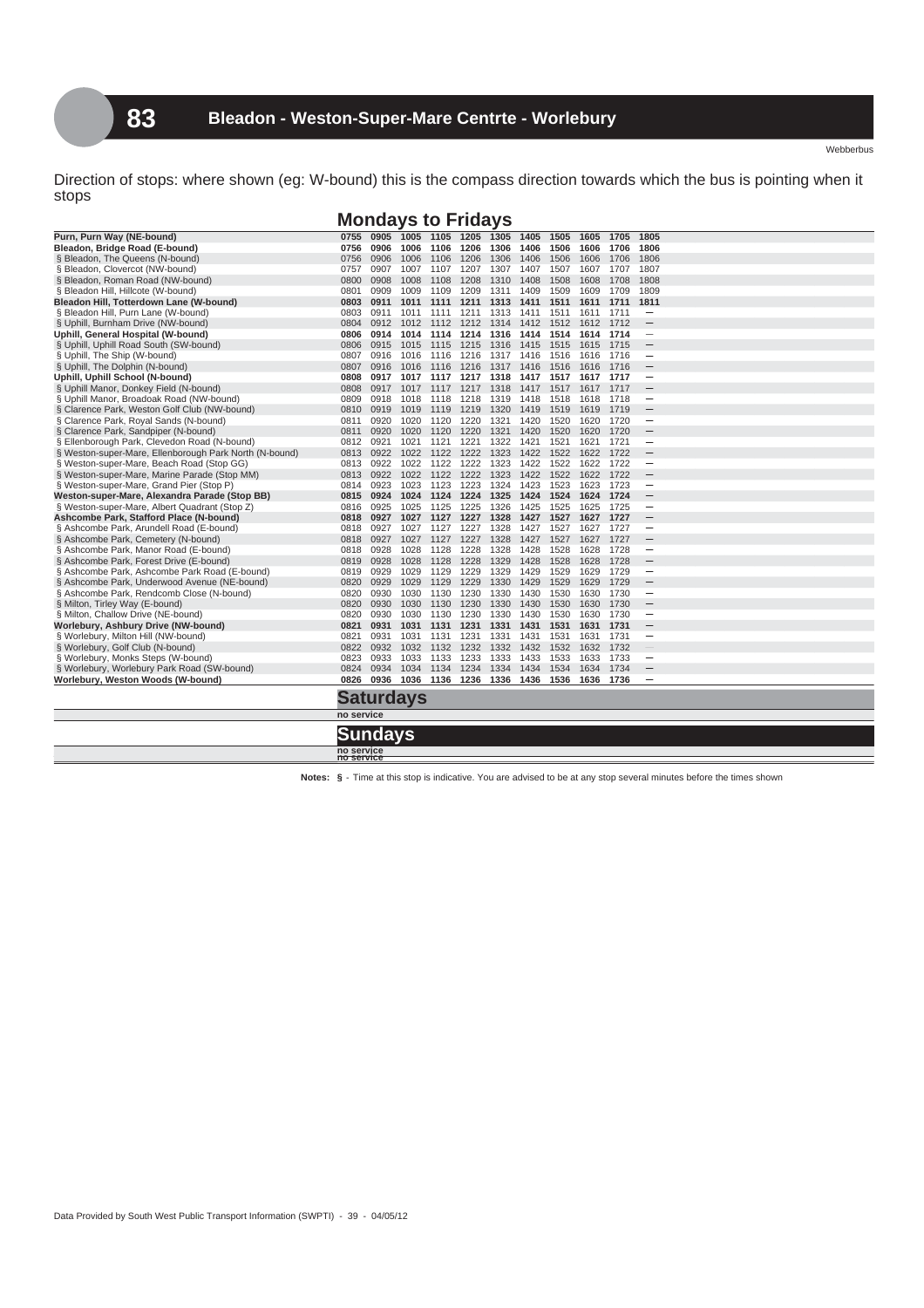**NOTE: SMS codes are different in each direction. Make sure you choose the right direction from these lists.**

| <b>SMS Code</b> | Stop Name                                      | <b>Street</b>             | ATCO Code    |
|-----------------|------------------------------------------------|---------------------------|--------------|
| wsmapmd         | Worlebury, Weston Woods (W-bound)              |                           | 0190NSC30251 |
| wsmapdw         | Worlebury, Cliff Road (N-bound)                | <b>Cliff Road</b>         | 0190NSC30252 |
| wsmapgp         | Worlebury, Worlebury Park Road (E-bound)       |                           | 0190NSC30253 |
| wsmatgp         | Worlebury, Monks Steps (E-bound)               |                           | 0190NSC30248 |
| wsmatmg         | Worlebury, Golf Club (S-bound)                 | Monks Hill                | 0190NSC30244 |
| wsmatpm         | Worlebury, Milton Hill (SE-bound)              |                           | 0190NSC30242 |
| wsmawap         | Worlebury, Ashbury Drive (SE-bound)            |                           | 0190NSC30240 |
| wsmawag         | Milton, Challow Drive (SW-bound)               | <b>Ashbury Drive</b>      | 0190NSC30262 |
| wsmatjw         | Milton, Tirley Way (W-bound)                   | <b>Ashbury Drive</b>      | 0190NSC30260 |
| wsmatjm         | Ashcombe Park, Hillside Gardens (SE-bound)     |                           | 0190NSC30258 |
| wsmatgm         | Ashcombe Park, Underwood Avenue (SW-bound)     | <b>Upper Bristol Road</b> | 0190NSC30265 |
| wsmapja         | Ashcombe Park, Ashcombe Park Road (W-bound)    | Upper Bristol Road        | 0190NSC30267 |
| wsmamja         | Ashcombe Park, Manor Road (W-bound)            |                           | 0190NSC30270 |
| wsmamdm         | Ashcombe Park, Cemetery (W-bound)              | <b>Bristol Road Lower</b> | 0190NSC30273 |
| wsmajta         | Ashcombe Park, Arundell Road (W-bound)         | <b>Bristol Road-lower</b> | 0190NSC30276 |
| wsmajmd         | Ashcombe Park, Stafford Place (S-bound)        |                           | 0190NSC30277 |
| wsmajgd         | Weston-super-Mare, Alfred Street (Stop E)      | <b>Alfred Street</b>      | 0190NSC30408 |
| wsmajdw         | Weston-super-Mare, Alfred Street (Stop RR)     | <b>Alfred Street</b>      | 0190NSC30407 |
| wsmagmp         | Weston-super-Mare, Regent Street (Stop S)      | <b>Regent Street</b>      | 0190NSY28583 |
| wsmagdm         | Weston-super-Mare, Beach Road (Stop D)         | Beach Road                | 0190NSC30029 |
| wsmagdg         | Weston-super-Mare, Ellenborough Park (S-bound) | Ellenborough Park North   | 0190NSC30030 |
| wsmagaj         | Ellenborough Park, Clevedon Road (S-bound)     | Beach Road                | 0190NSC30031 |
| wsmadtw         | Clarence Park, Sandpiper (S-bound)             | <b>Beach Road</b>         | 0190NSC30032 |
| wsmadpa         | Clarence Park, Royal Sands (S-bound)           | Beach Road                | 0190NSC30033 |
| wsmadtp         | Clarence Park, Weston Golf Club (SE-bound)     | Uphill Road North         | 0190NSC30293 |
| wsmagdj         | Clarence Park, Broadoak Road (SE-bound)        |                           | 0190NSC30296 |
| wsmagdt         | Uphill, Donkey Field (N-bound)                 | Old Church Road           | 0190NSC30298 |
| wsmagag         | Uphill, Uphill School (S-bound)                |                           | 0190NSC30300 |
| wsmadpm         | Uphill, The Dolphin (S-bound)                  |                           | 0190NSC30301 |
| wsmagad         | Uphill, The Ship (E-bound)                     | Uphill Way                | 0190NSC30313 |
| wsmagtm         | Uphill, Uphill Road South (NE-bound)           | Uphill Way                | 0190NSC30316 |
| wsmajgt         | Uphill, General Hospital (E-bound)             |                           | 0190NSC30126 |
| wsmajwa         | Uphill, Bleadon Hill (N-bound)                 | <b>Bridgwater Road</b>    | 0190NSC31148 |
| wsmamtp         | Purn, Anchor Inn (SE-bound)                    |                           | 0190NSC31150 |
| wsmaptj         | Purn, Purn Way (NE-bound)                      | Bleadon Road              | 0190NSC30487 |